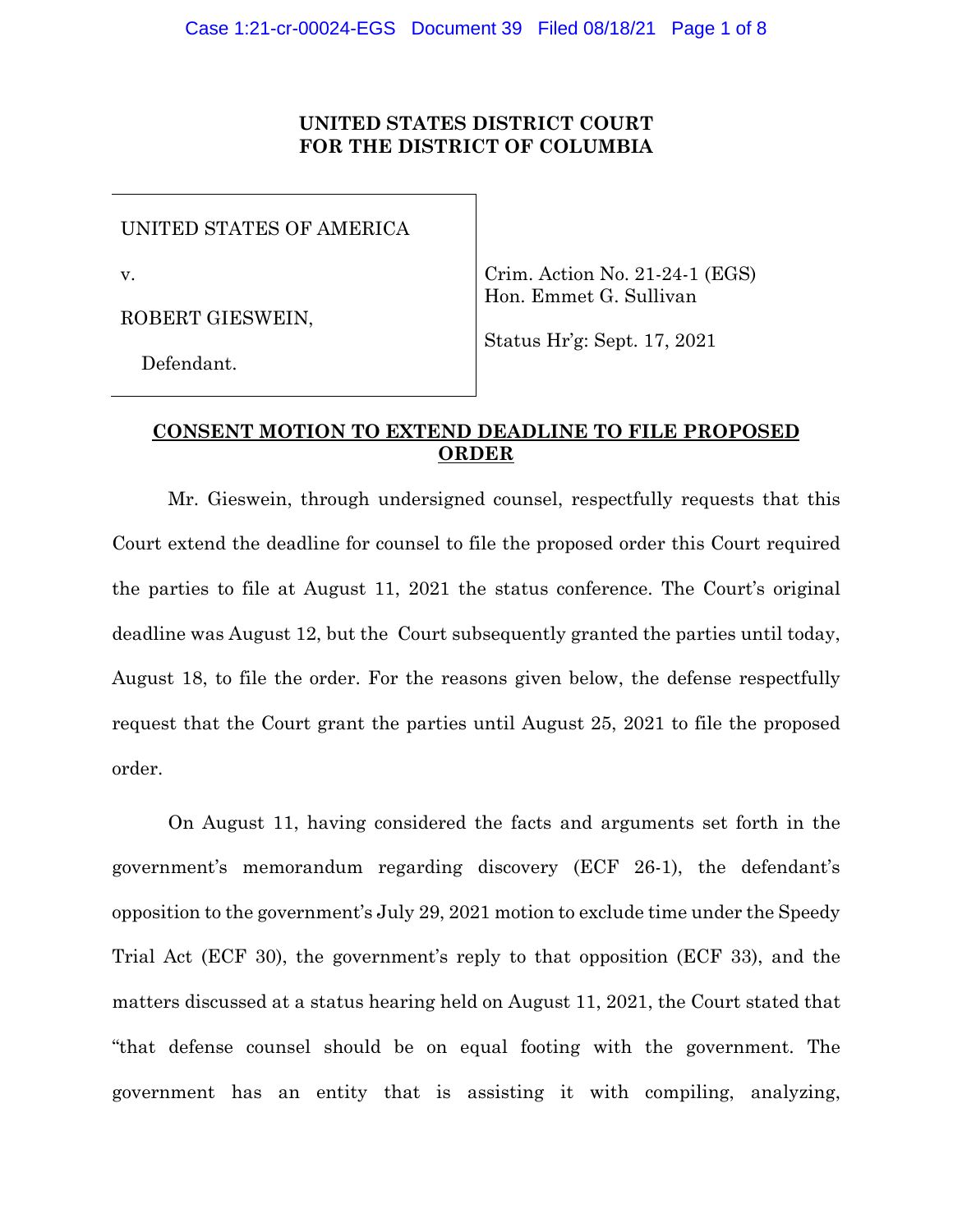#### Case 1:21-cr-00024-EGS Document 39 Filed 08/18/21 Page 2 of 8

compartmentalizing discovery." Tr. of Aug. 11, 2021 Hr'g, at 28. Referring to an earlier statement that the Court would issue an order requiring the government to fund "some sort of program or fund that entity that accomplishes the same objectives as Deloitte," *id*. at 6, the Court continued: "And what the Court did was to require the government to fund such an entity for purposes of enabling defense counsel to do exactly what the government is doing, to receive, to analyze, et cetera." *Id.* at 28. The Court further ordered the parties to submit language "clearly stat[ing . . .] that the government fund that entity by no later than whatever 30 days from today is and to address the Court's concerns." *Id.* at 28-29. And the Court added that its desire was "to get the entity in place first. I mean that would be a major accomplishment and that's what the Court will do." *Id.* at 29.

The parties have both been conferring with the Federal Public Defender for the District of Columbia (DC FPD), and with each other, and have proffered to each other draft language that represents their views of what the Court ordered, and what is feasible. The parties are not yet in agreement as to appropriate language for a draft order effectuating this Court's order. That said, there has been progress.

The government has acknowledged:

• that it is appropriate for the proposed order the Court requested to include language compelling the government to provide the defense with equivalent platforms for receiving voluminous discovery materials to those being used by the government to produce such materials; and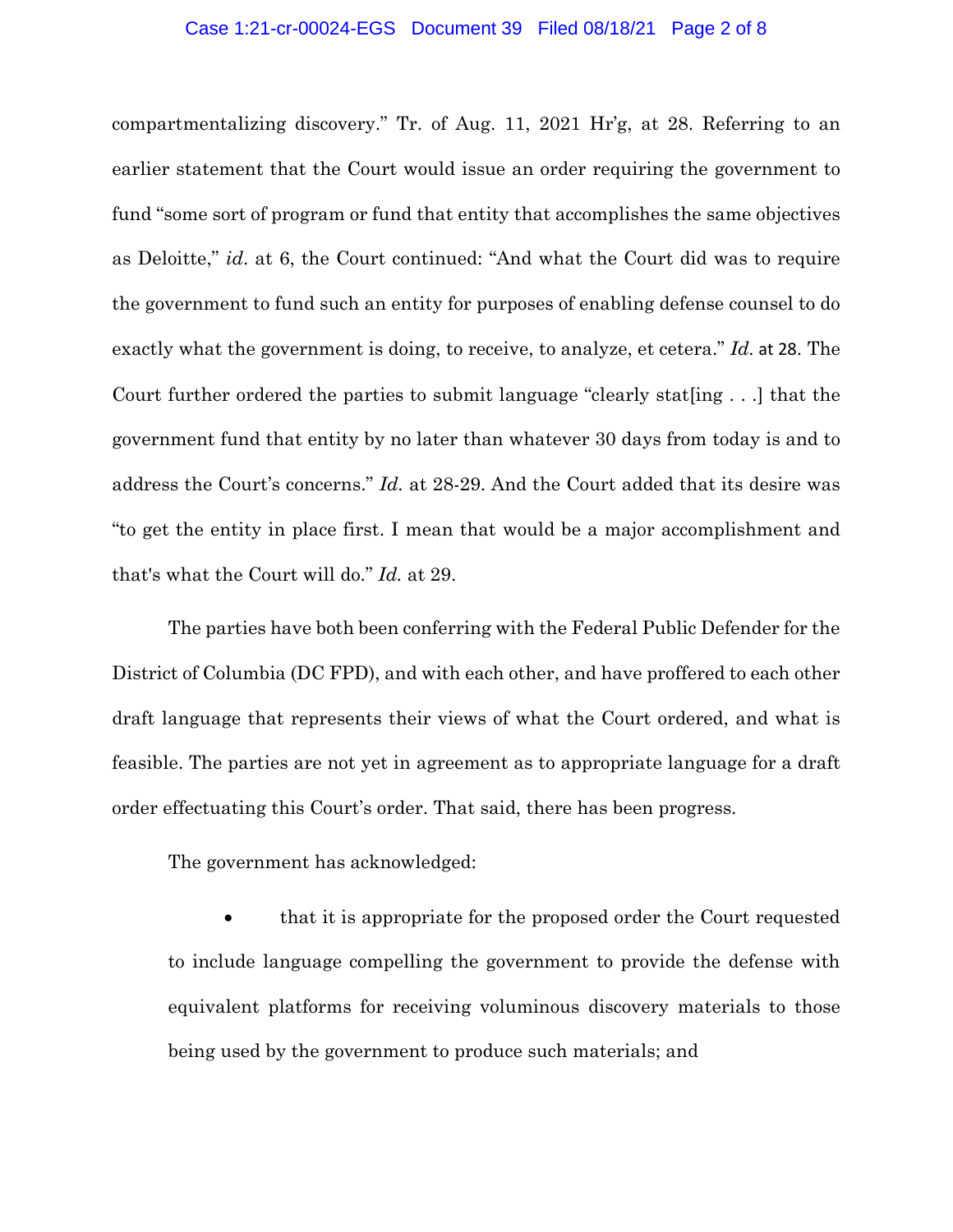#### Case 1:21-cr-00024-EGS Document 39 Filed 08/18/21 Page 3 of 8

• that the platforms the government provides to the defense for the purpose of receiving voluminous materials shall possess technological functionality commensurate to that available to the government.

The government has also represented to the undersigned the following:

In consultation with Deloitte Financial Advisory Services ("Deloitte"), and as explained further below, the government has developed and begun implementing a plan to use two primary platforms to process and produce discoverable voluminous materials: one for documents and one for digital materials. (These two platforms have universally (and colloquially) been referred to as the government's "database.") The government understands the Court's order as requiring the government to provide equivalent platforms to the defendant, with technological functionality commensurate to that available to the government, for the purpose of receiving these materials. The Court's order is consistent with a plan the government has already been developing and implementing for all Capitol Breach defendants in conjunction with the DC FPD and Deloitte as set forth in further detail below.

The main platform the government is using to manage and produce documents is Relativity. Under the government plan, Deloitte will create a defense workspace within Relativity that includes technological functionality comparable to that available to the government and provide licenses that will enable the defense to access Relativity. Relativity has tools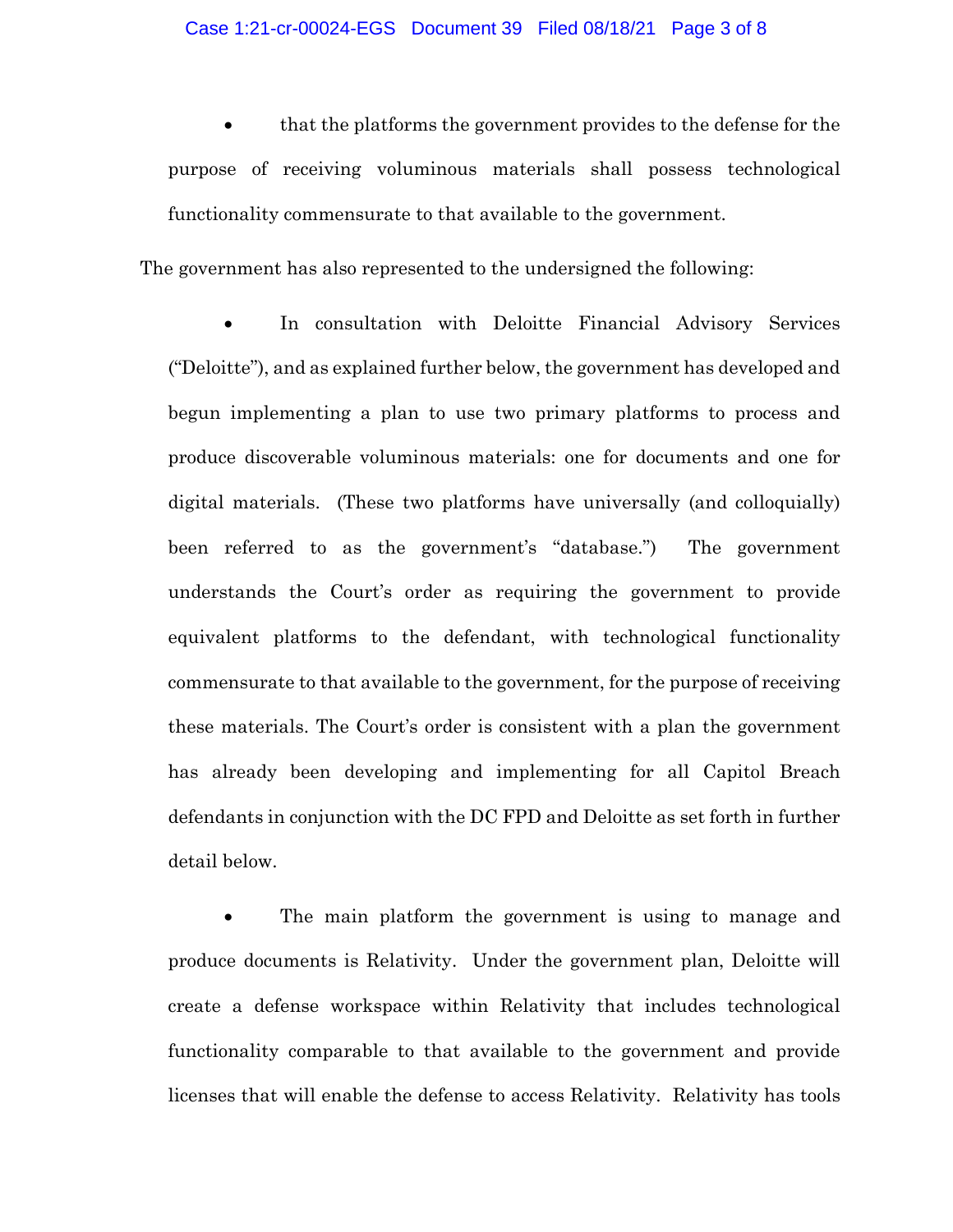#### Case 1:21-cr-00024-EGS Document 39 Filed 08/18/21 Page 4 of 8

that will allow the defense to perform targeted searches of voluminous documentary materials, including their associated metadata. To be clear, the government will not have access to the defense Relativity workspace.

The government is using a cloud-based digital evidence management system to produce digital materials, including but not limited to body-worn-camera and Capitol surveillance footage. The government plans to provide FPD with their own version or "instance" of the same platform, including technological functionality comparable to that available to the government, and licenses that will enable the defense to access the platform. This platform will also be wholly inaccessible to the government. The digital evidence management system we plan to use has a robust user interface for reviewing video materials, and tools to include: (1) redaction and transcription, (2) tagging, (3) multiple camera review capability for body-worn-camera footage, and (4) display of metadata for the relevant camera and video. Some advantages of using this platform to share digital media include that defense licenses can be created within five business days of the resolution of (on-going expedited) contract negotiations, and then data can be shared quickly from instance to instance.1

<sup>1</sup> According to the government, given the volume of digital materials in the Capitol Breach investigations, the government has concluded this digital evidence management platform is better suited for storing, reviewing, and producing video than Relativity. (Relativity is primarily designed as document review platform, although it is also possible to view videos within Relativity).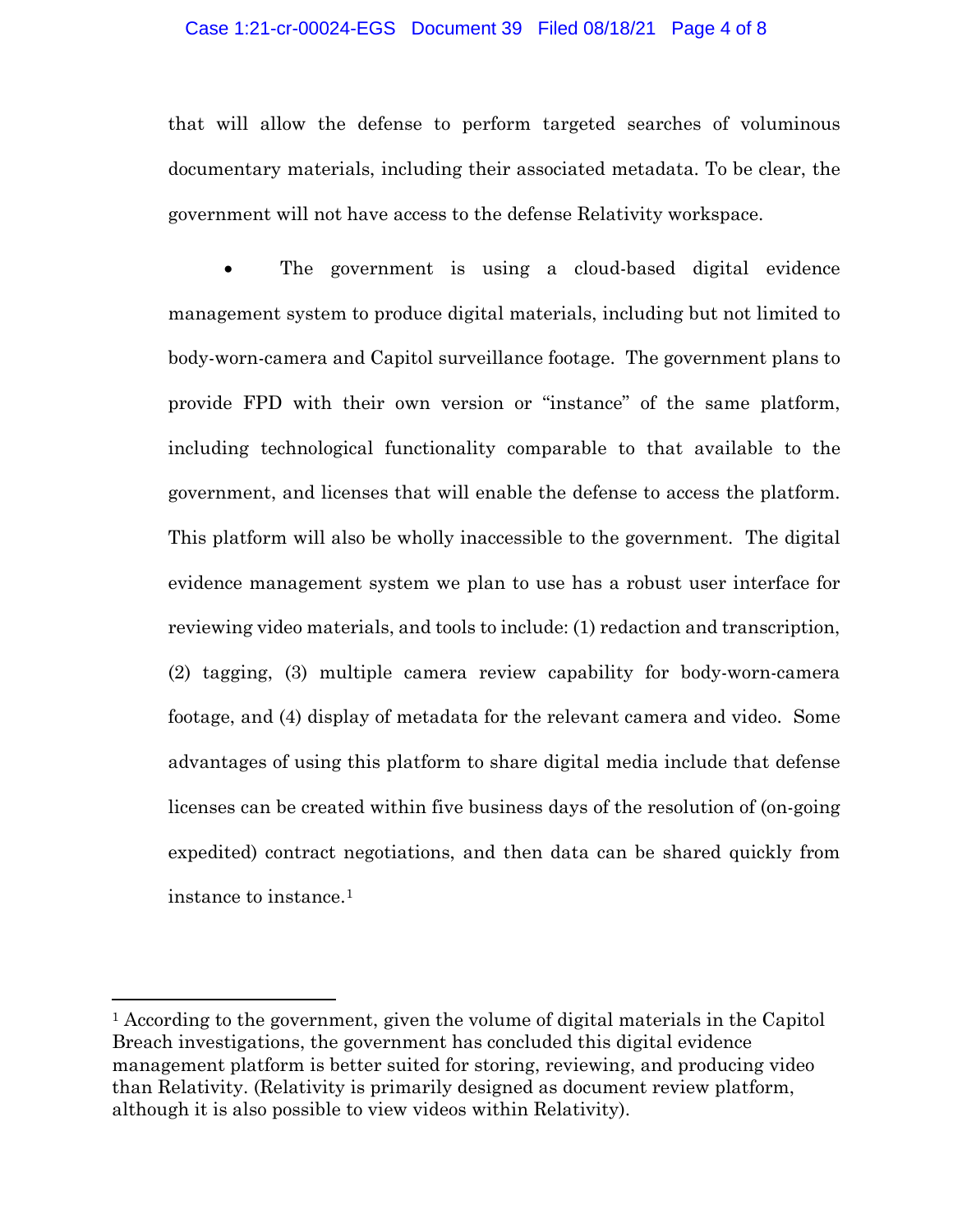#### Case 1:21-cr-00024-EGS Document 39 Filed 08/18/21 Page 5 of 8

The government is working expeditiously to modify its contract with Deloitte to support this plan, and the time it will take to modify the contract will not delay implementation of the plan described above. In the interim, Deloitte will begin the process for creating the defense Relativity workspace. Once the defense workspace is operational, we will make productions to it on a rolling basis, and the defense will be able to access those productions as soon as contract modifications are complete and accounts are distributed.

• Further, while it is the government's plan for the defense to have its own Relativity workspace, the government is not waiting to make productions until such time. As noted above, the government has already provided the evidence most directly relevant to this defendant. Going forward, until the defense Relativity workspace is established, the government intends to effect discovery productions from our Relativity workspace using alternative means. For example, the government is currently using its Relativity platform to redact materials related to allegations of misconduct by law enforcement in connection with the events of January 6, 2021, and plans to make those reports available within approximately the next two weeks. Capitol Breach prosecution teams will disseminate these materials in their individual cases once they become available. The government is prioritizing these materials because many defendants have requested them. The government has also already populated our database with over 30,000 records from the U.S. Capitol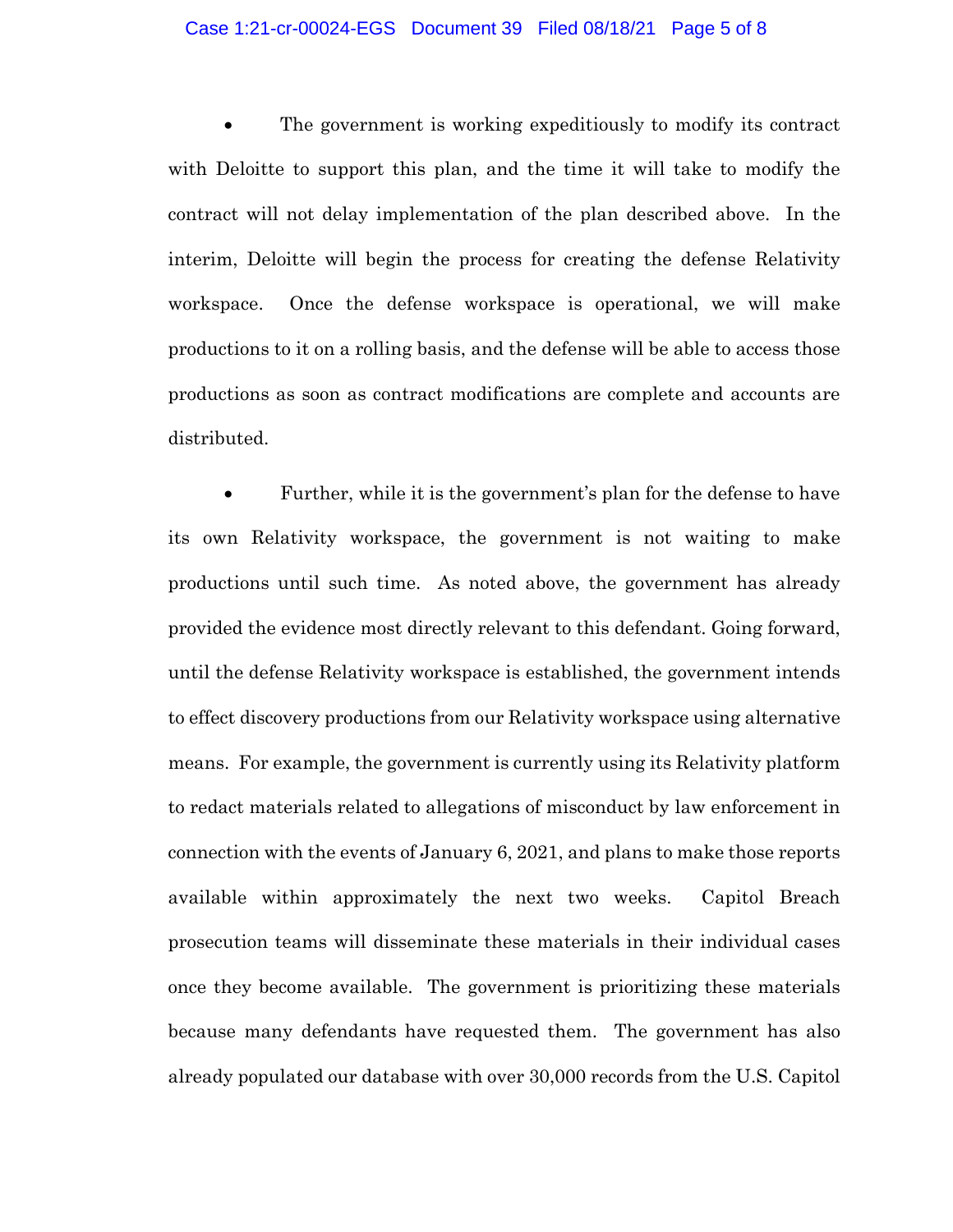#### Case 1:21-cr-00024-EGS Document 39 Filed 08/18/21 Page 6 of 8

Police, and are steadily working to receive, organize and ingest materials from other law enforcement agencies. The government is also currently populating its Relativity workspace with discovery that has been provided in individual cases, as its general plan is for materials that are produced in individual cases to be accessible to all defendants for review within their Relativity workspace.

The government also continue to populate our digital evidence management system with video footage.

The government has already ingested thousands of hours bodyworn camera footage from several different law enforcement agencies and will be ready to make such footage available as soon as the contractual details of providing the defense a separate instance and licenses are finalized. These negotiations are currently moving smoothly.

The government has raised the concern that there are a wide range of contracting and technical details raised by the Court's order. With that in mind, the government has proposed that the parties, with the assistance of the DC FPD, work together over the next few days to negotiate and determine what tools and services it is reasonable to consider as falling within the scope of what the government must fund in order to put the defense "on equal footing with the government" as the Court ordered, that is, what reasonably falls within the scope of the "assistan[ce] with compiling, analyzing, compartmentalizing discovery" that the Court has ordered the government to fund. *Id.* at 28.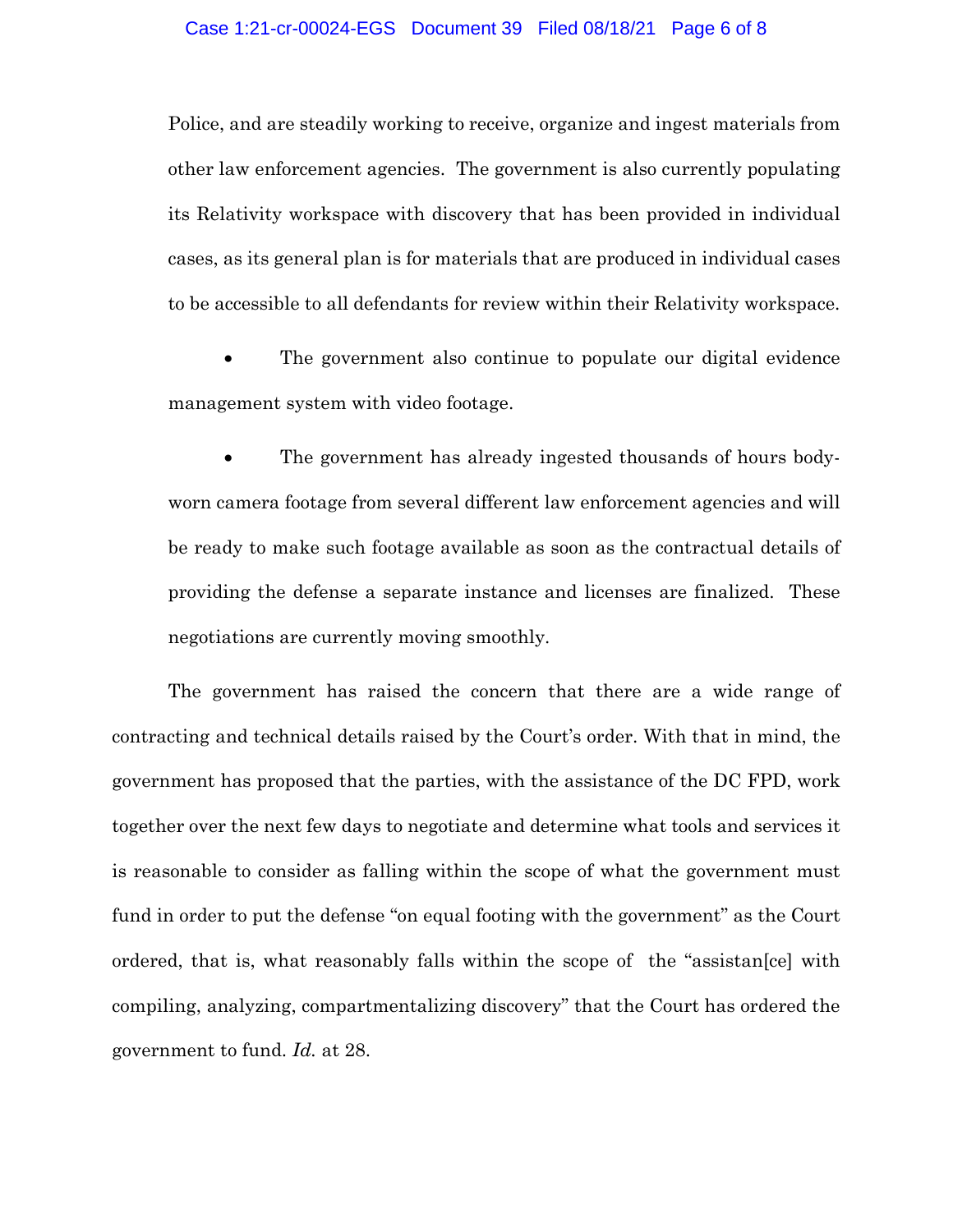#### Case 1:21-cr-00024-EGS Document 39 Filed 08/18/21 Page 7 of 8

The government has represented to the undersigned and the DC FPD that, during any continuance, it will diligently continue to transfer data to its vendor, process it for production, and make interim productions by other means until the defense platforms are in place.

The defense is willing to continue with further negotiations, based on the government's commitments to date, and its representations that this will promote more expedient productions to the defense, and in order to effectuate the goal of the Court's August 11 oral order. The defense agrees that good faith negotiation among the parties and the DC FPD may resolve many of the contracting and technical details associated with effectuating the Court's oral order of August 11.

The defense understands that technical experts working for the DC FPD have very limited availability in the next three days due to competing demands.

Accordingly, the defense respectfully requests that the Court grant the parties another week, that is to August 25, 2021, to continue negotiating the terms of a proposed order effectuating the Court's oral order of August 11.

The undersigned has conferred with counsel for the government in this matter, Erik M. Kenerson, and the government's discovery coordinator, Emily M. Miller, who have authorized the undersigned to state that they consent to the relief requested.

For the Court's convenience, a proposed Order is submitted with this Motion. Respectfully submitted on August 18, 2021.

## **ROBERT GIESWEIN** by counsel: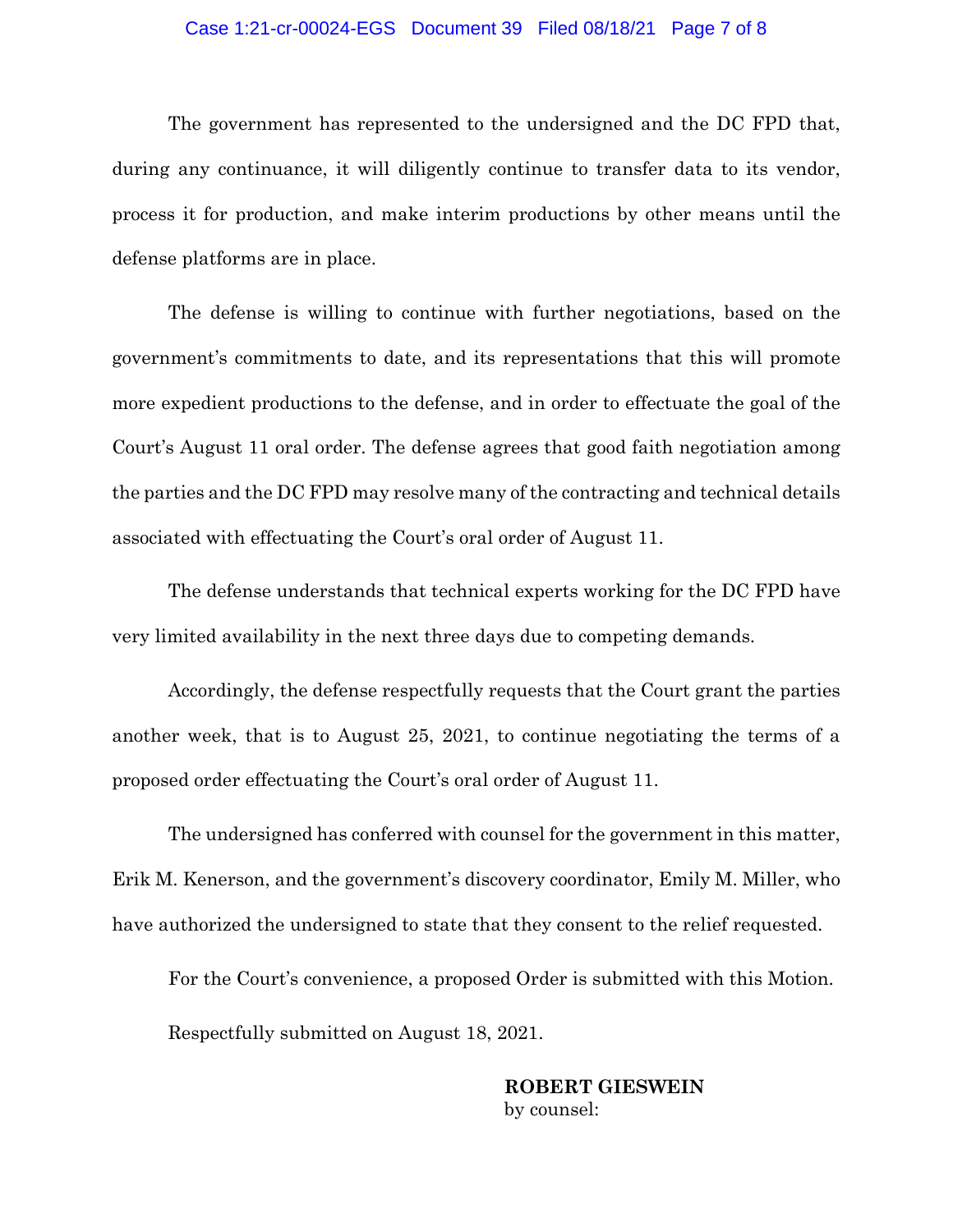Geremy C. Kamens Federal Public Defender for the Eastern District of Virginia

by:\_\_\_\_\_\_\_\_s/\_\_\_\_\_\_\_\_\_\_\_\_\_\_\_

Ann Mason Rigby DC Bar No. 491902 Assistant Federal Public Defender 1650 King Street, Suite 500 Alexandria, Virginia 22314 Telephone: (703) 600-0869 Facsimile: (703) 600-0880 ann\_rigby@fd.org